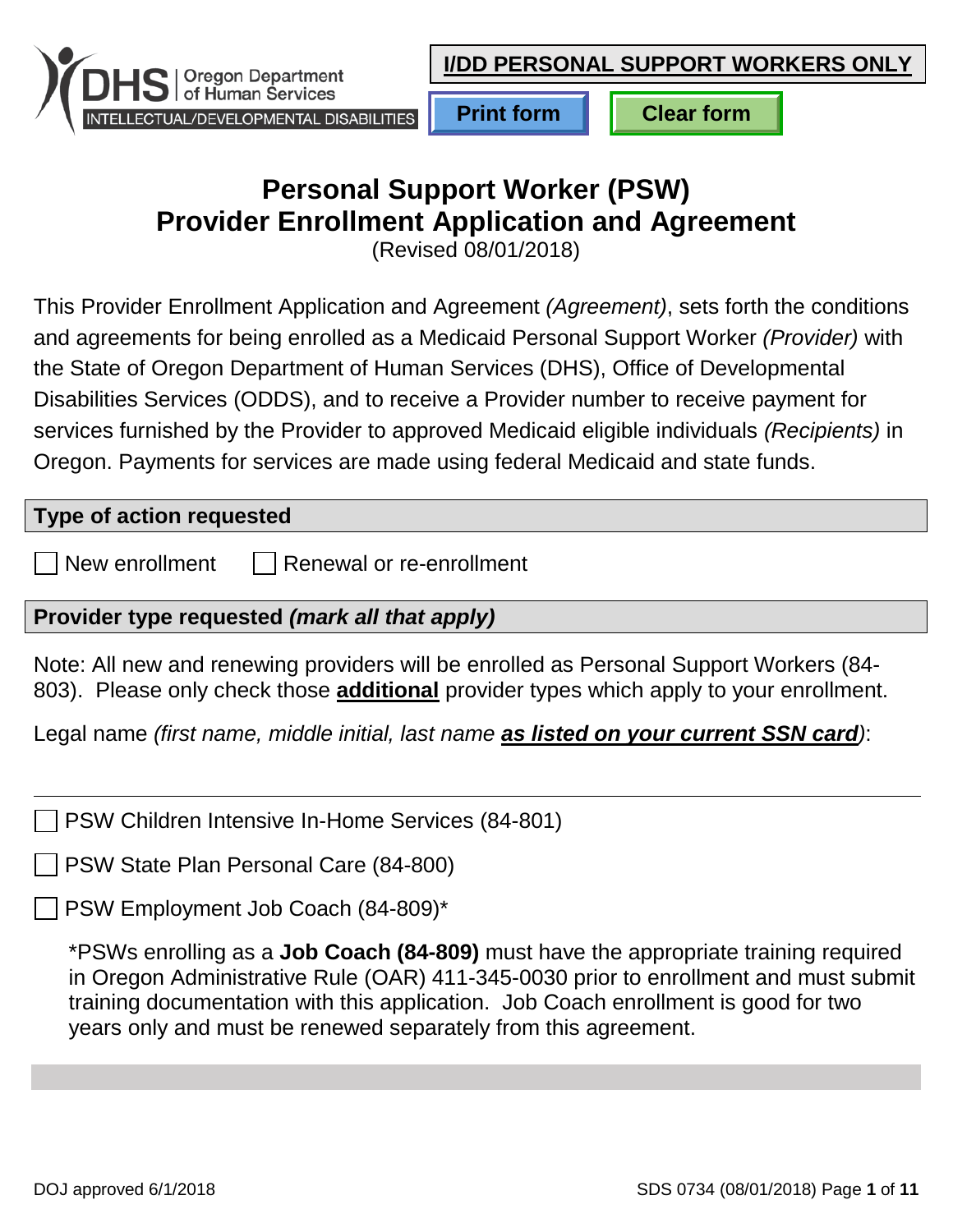#### **Provider Information (Required)**

 Disclosure of Social Security Number **is required** pursuant to 41 USC 405(c)(2)(C)(i) to establish identification, 42 CFR 455.104 and 455.436 for exclusion verification and 26 CFR 301.6109-1 for the purpose of reporting tax information. DHS may report information to the Internal Revenue Service (IRS) and the Oregon Department of Revenue under the name and Social Security Number (SSN) provided below.

#### **Do not leave any area of this section blank, failure to fully complete will result in the denial of your application. Put "N/A" for any area that is not applicable.**

| <u><b>AUTHOR UP YOUR SEPTIONMUM PART AND TURN WITH THE SET OF SHIP</b></u><br>Street address: ___________________________                                                                                                                                                                                                                                             |  | $\alpha$ , on that is not applicable. |                                            |
|-----------------------------------------------------------------------------------------------------------------------------------------------------------------------------------------------------------------------------------------------------------------------------------------------------------------------------------------------------------------------|--|---------------------------------------|--------------------------------------------|
|                                                                                                                                                                                                                                                                                                                                                                       |  |                                       |                                            |
|                                                                                                                                                                                                                                                                                                                                                                       |  |                                       |                                            |
|                                                                                                                                                                                                                                                                                                                                                                       |  |                                       |                                            |
|                                                                                                                                                                                                                                                                                                                                                                       |  |                                       |                                            |
|                                                                                                                                                                                                                                                                                                                                                                       |  |                                       |                                            |
|                                                                                                                                                                                                                                                                                                                                                                       |  |                                       |                                            |
|                                                                                                                                                                                                                                                                                                                                                                       |  |                                       |                                            |
| Have you been convicted of a criminal offense related to your involvement in any program<br>under Medicare, Medicaid or the Title XXI Services Program since the inception of those<br>programs?<br>Have you been terminated or excluded from participation as a provider in Medicare or any<br>state Medicaid or Children's Health Insurance Program (CHIP) program? |  |                                       | $Yes \mid \text{No}$<br>Yes $\vert$<br> No |
| I do not have an existing Medicare, Medicaid, CHIP or Oregon DHS Provider Number<br>I have an existing Medicare, Medicaid, CHIP or Oregon DHS Provider Number<br>(list below):                                                                                                                                                                                        |  |                                       |                                            |
|                                                                                                                                                                                                                                                                                                                                                                       |  |                                       |                                            |
| <b>Submitting Agency Information (optional)</b>                                                                                                                                                                                                                                                                                                                       |  |                                       |                                            |
|                                                                                                                                                                                                                                                                                                                                                                       |  |                                       |                                            |
| <b>Submitting Brokerage/CDDP/CIIS</b>                                                                                                                                                                                                                                                                                                                                 |  |                                       |                                            |

Submitting Brokerage/CDDP/CIIS contact email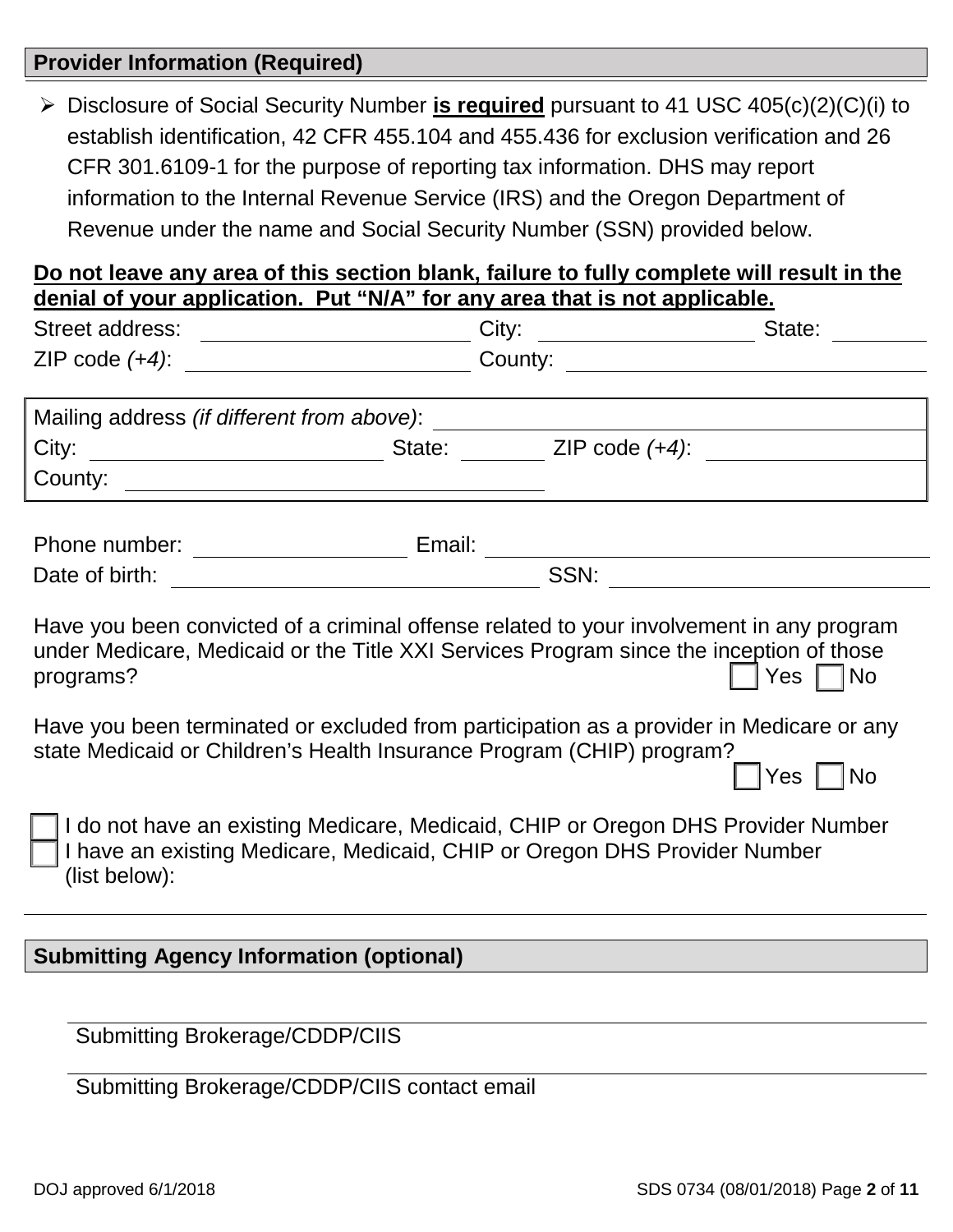# **AGREEMENT:**

This Agreement sets forth the relationship between the State of Oregon, Department of Human Services (DHS), Office of Developmental Disabilities, Oregon Health Authority (OHA), and the Provider regarding payment by DHS or entities funded and authorized by DHS to pay for prior-authorized publicly funded in-home services provided to an eligible Recipient.

#### **Please review this Agreement carefully before signing. It outlines your obligations as a Medicaid Provider in the State of Oregon. Failure to follow this Agreement may result in the termination of your Provider number.**

#### 1. **Compliance with applicable laws**:

- **a.** Provider shall comply with federal, state and local laws and regulations applicable to items and services under this Agreement, including but not limited to Oregon Administrative Rules (OAR) 407-120-0325.
- **b.** That if any term or provision of this Agreement is declared by a court to be illegal or in conflict with any law, the validity of the remaining terms and provisions shall not be affected. The rights and obligations of the parties shall be construed and enforced as if the Agreement did not contain the term or provision held to be invalid.
- **c.** That failure to comply with the terms of this Agreement or any applicable DHS rules may result in termination, inactivation, or payment recovery, subject to provider appeal rights, pursuant to OAR 411-375-0070 and 411-375-0080.
- **d.** Provider is a Mandatory Reporter per ORS 419B.005 to 419B.050 and ORS 124.050 to 124.095.
- **e.** If Provider provides transportation services, Provider shall comply with all applicable licensing, certification and regulatory requirements as set forth by Federal and State statutes, regulations and insurance requirements identified in OARs necessary to provide Community and Employment-Related Transportation Services as a condition for receipt of payment for such services.
- 2. **Recipient eligibility:** Provider will be paid pursuant to this Agreement, the Collective Bargaining Agreement between the Oregon Home Care Commission (OHCC) and Services Employees International Union (SEIU), Local 503, and applicable administrative rules in effect on the date of service for services to a Recipient who has an eligible service plan that has been approved by DHS or an entity authorized to approve services through a contract with DHS. Any payment made for services provided outside of the service plan or payment for services in excess of the approved service plan or payment for services to ineligible Recipients are considered overpayments and are the sole responsibility of the Provider and shall be repaid to DHS if such payments have been made by DHS.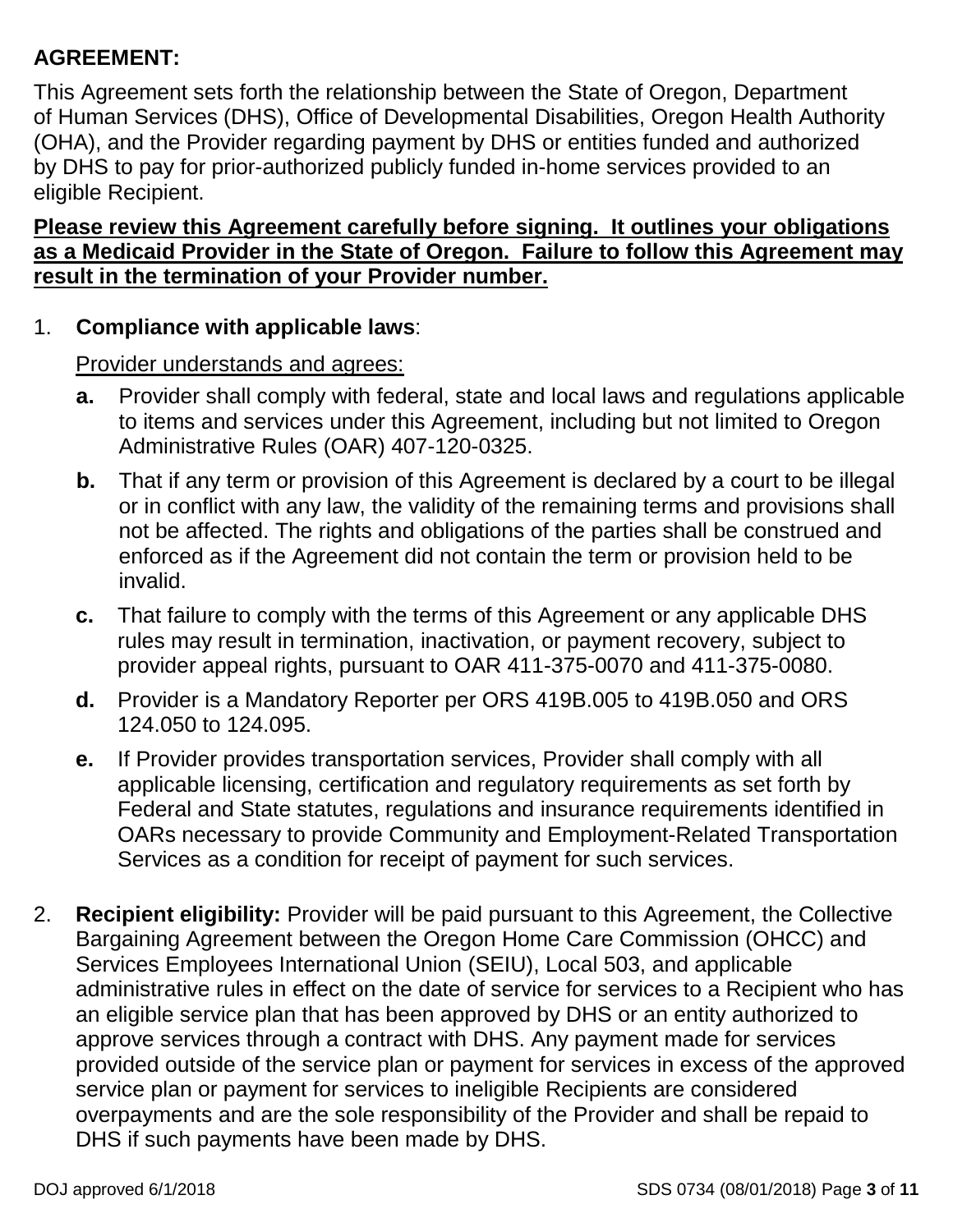# 3. **Recordkeeping; access; confidentiality of Recipient's records:**

- **a.** Recordkeeping:
	- i. Provider shall maintain such records (e.g. timesheets, incident reports (IR's), and progress notes) as are necessary to fully disclose the specific care and services provided to an eligible Recipient served under this Agreement for which reimbursement is claimed, in compliance with applicable administrative rules.
	- ii. Provider is responsible for the completion and accuracy of financial and clinical records and all other documentation regarding the specific care and services for which payment has been requested.
	- iii. Provider shall retain and keep accessible all records described above in 3(a)(i) for the longer of: six years following final payment and termination of this Agreement; any period as required by applicable law, including retention schedules set forth in OAR chapter 166, division 150; or until the conclusion of any audit, controversy, or litigation arising out of or related to this Agreement.
- **b.** Access: All financial and timekeeping records and all other documentation pertaining to services rendered under this Agreement shall be made available to DHS, OHA, the Recipient's case managing Community Developmental Disability Program (CDDP), Recipient's brokerage, Children's Intensive In-Home Services (CIIS), Oregon Department of Justice Medicaid Fraud Unit, the Oregon Secretary of State's Office and the federal government, and their duly authorized representatives to examine, audit and make copies upon demand.
- **c.** Confidentiality: A Recipient's records are confidential and may be given only to the Recipient, or to others with the prior written consent of the Recipient, the Recipient's legal guardian, or other person acting with power of attorney for the Recipient and in compliance with all applicable state and federal law requirements, or the entities named in the above Access section, or for purposes directly connected with the administration of the public assistance laws and this Agreement.
- 4. **Active enrollment**: By signing this Agreement, the Provider agrees Provider is available and able to provide services to one or more Recipients who are eligible for publicly-funded in-home services in Oregon. This Agreement may be inactivated if services are not authorized or paid during a twelve-month period. Following inactivation, the Provider may reapply for enrollment as a PSW if Provider wants to provide services to DHS Recipients.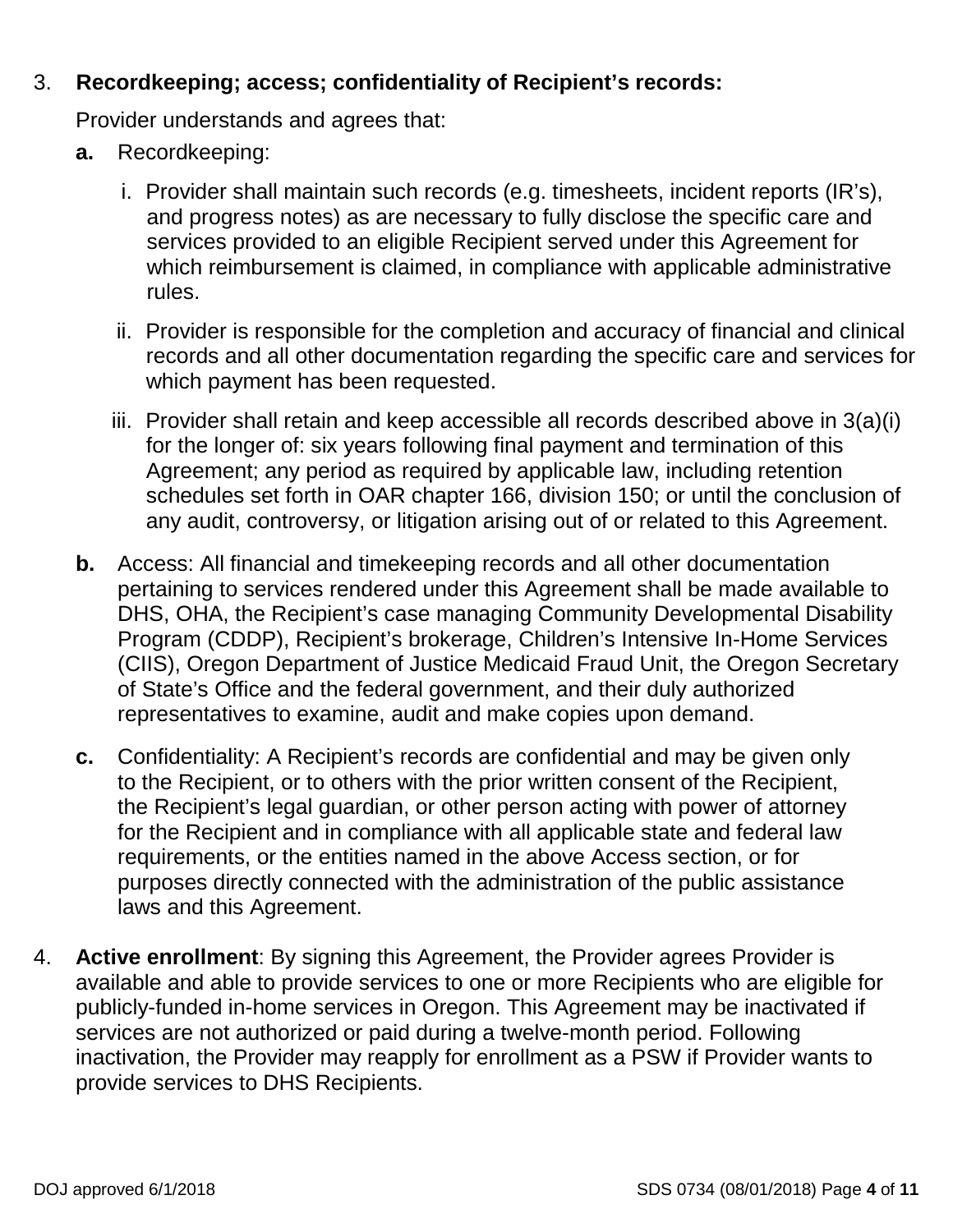- 5. **Eligibility and continued participation:** Eligibility and continued participation as a PSW is conditioned on Provider's execution and delivery of this Agreement, any required certifications or trainings and the continued accuracy of that information. Provider must continue to meet all the eligibility requirements as stated in OAR 411- 375-0020, subject to verification by DHS.
- 6. **Provider suspensions and payment recovery:** Failure to comply with the terms of this Agreement, ODDS rules, DHS and OHA rules, or failure of the application to be accurate in any respect, may result in inactivation of the Medicaid provider number, termination of this Agreement, and/or payment recovery pursuant to OAR chapter 411, division 375 and OAR chapter 407, division 120 rules.
- 7. **Statewide Registry and Referral System:** The Oregon Home Care Commission has an internet-based, statewide Registry and Referral System (RRS) to assist Recipients in finding qualified in-home providers. Provider understands that if Provider agrees to be referred to prospective client-employers *(Recipients)* through the RRS, Provider's contact information *(name, phone number, and provider number)* will be released to anyone seeking in-home services, and that if Provider does not want Provider's contact information disclosed, Provider will not be eligible for referral to prospective Recipients.

#### **8. Provider signature**

I have read the forgoing Provider Enrollment Application and Agreement and the attached Exhibit A and any endorsement addendums, understand it and agree to abide by its terms and conditions. I further understand and agree that violation of any of the terms and conditions of this Agreement constitute grounds for termination of this Agreement and may be grounds for other sanctions as provided by statute, administrative rule, or this Agreement.

Print name of provider:

Signature of provider Signature/Effective date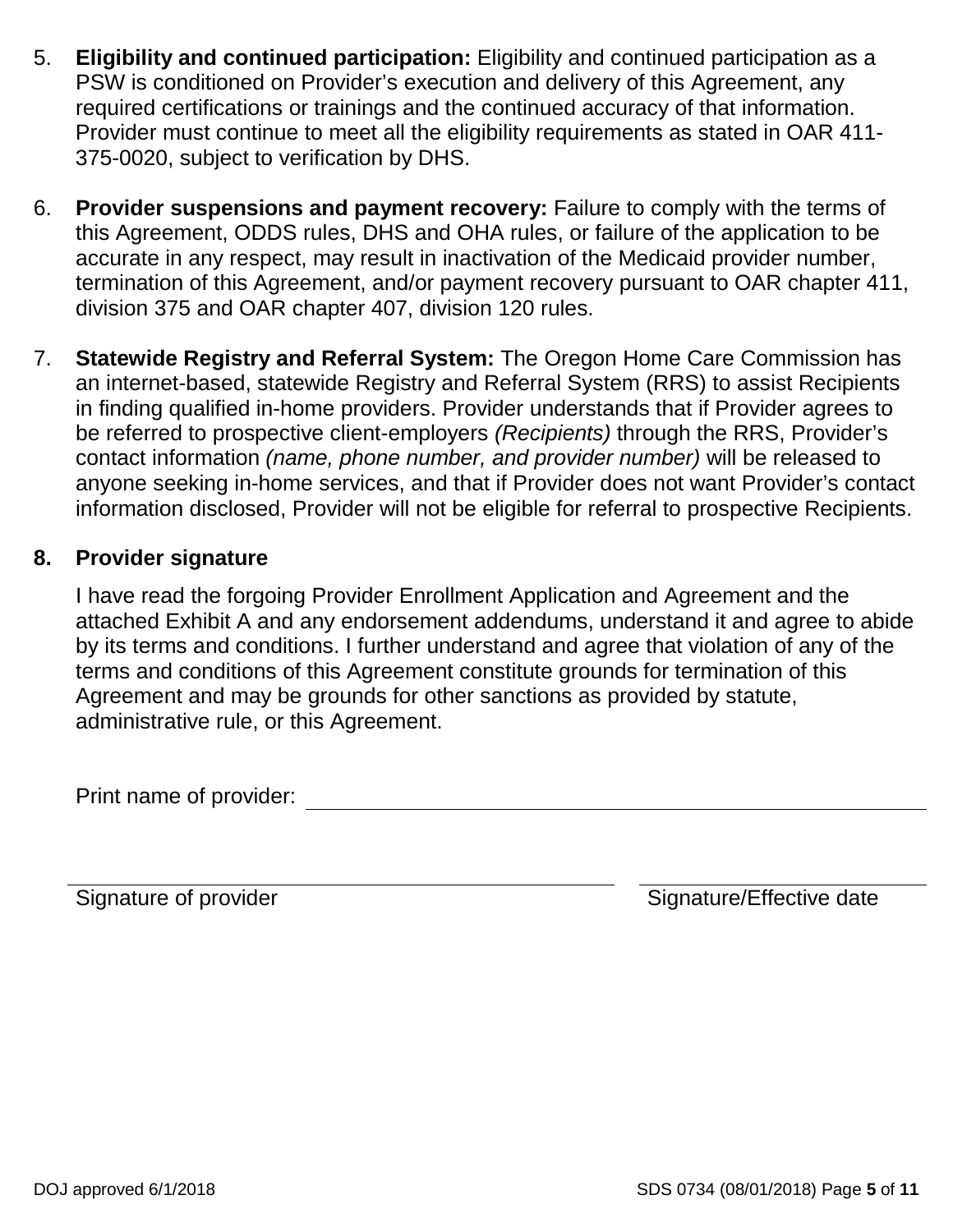

# **Personal Support Worker Provider Enrollment Application and Agreement Exhibit A**

# **1. MEDICAID PARTICIPATION**

- A. Information disclosed by Provider is subject to verification. This information will be used for purposes related to the administration of the Medicaid program;
- B. Provider will notify DHS of any changes which would affect this Agreement, or payment for services covered by this Agreement, within thirty (30) days of the change;
- C. Provider shall, upon reasonable request by DHS, OHA, Oregon Medicaid Fraud Unit, Oregon Secretary of State's Office, Center for Medicare and Medicaid Services or their agents or designated contractors, grant immediate access to review and copy all records relied on by Provider in support of care and services provided under this Agreement. The term "immediate access' means access to records at the time the written request is presented to the Provider;
- D. Provider is not in violation of any Oregon Tax Laws. For purposes of this certification, "Oregon Tax Laws" means a state tax imposed by Oregon Revised Statutes (ORS) 320.005 to 320.150 and 403.200 to 403.250 and ORS chapters 118, 314, 316, 317, 318, 321, and 323 and the Elderly Rental Assistance (ERA) program under ORS 310.630 and 310.706 and local taxes administered by the Department of Revenue under ORS 305.620.
- E. Provider is not subject to backup withholding because Provider is exempt from backup withholding, has not been notified by the IRS that Provider is subject to backup withholding because of failure to report all interest or dividends, or the IRS has notified Provider that it is no longer subject to backup withholding.
- F. Provider has not and will not discriminate against minority, women or emerging small business enterprises certified under ORS 200.055 in obtaining any required subcontracts.
- G. Provider is not included on the list titled "Specially Designated Nationals and Blocked Persons" maintained by the Office of Foreign Assets Control of the United States Department of Treasury and currently found at: [https://www.treasury.gov/ofac/downloads/sdnlist.pdf;](https://www.treasury.gov/ofac/downloads/sdnlist.pdf)
- H. Provider shall at all times, meet required trainings and applicable qualifications, professionally competent to perform work under this Agreement. Failure to complete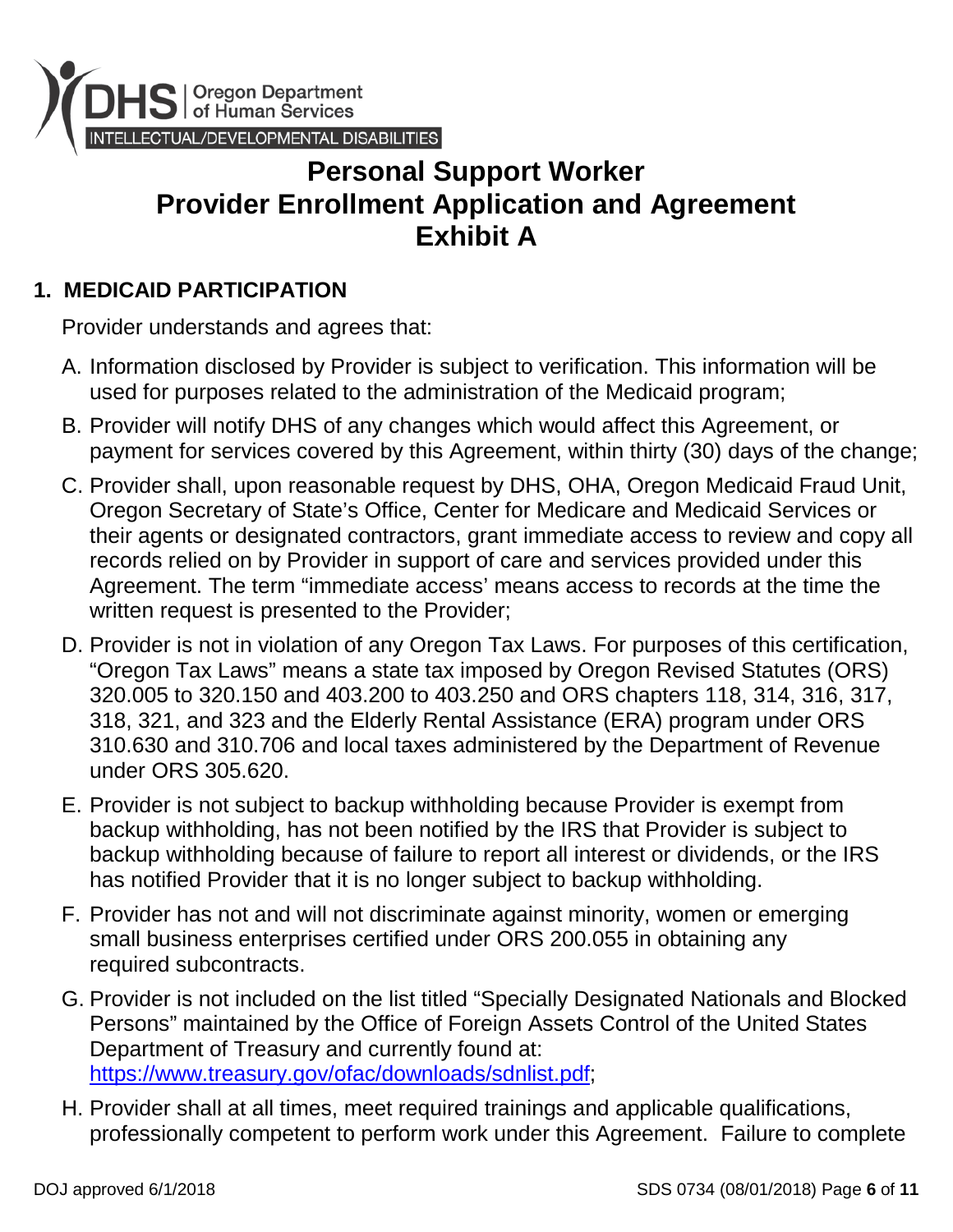trainings or meet the applicable qualifications may result in the inactivation of a provider's enrollment to perform a service.

- I. Any communication or notices from the Provider shall be given in writing via personal delivery, via e-mail, facsimile, or regular mail, postage prepaid, to DHS. Any communication or notice so addressed and mailed by regular mail shall be deemed received and effective five days after the date of mailing; if transmitted by facsimile, it shall be deemed received and effective on the day the transmitting machine generates a receipt of successful transmission if during normal business hours or the next day if after normal business hours; if delivered by e-mail, it shall be deemed received and effective on the day and time noted in the receiving email system; and if delivered by personal delivery, it shall be deemed received and effective when actually delivered and confirmed by telephone to DHS.
- J. All information submitted by Provider in this Agreement is true and accurate. Any deliberate omission, misrepresentation or falsification of any information provided or contained in any communication supplying information to DHS may be punished by administrative or criminal law or both, including, but not limited to, refusal to issue a DHS provider number, revocation of the DHS provider number and recovery of any overpayments.
- K. Provider acknowledges that the Oregon False Claims Act, ORS 180.750 to 180.785, applies to any "claim" *(as defined by ORS 180.750)* that is made by *(or caused by)* the Contractor and that pertains to this Agreement or to the services for which the work pursuant to this Agreement is being performed. Provider certifies that no claim described in the previous sentence is or will be a "false claim" *(as defined by ORS 180.750)* or an act prohibited by ORS 180.755. Provider further acknowledges that in addition to the remedies under this Agreement, if it makes *(or causes to be made)* a false claim or performs *(or causes to be performed)* an act prohibited under the Oregon False Claims Act, the Oregon Attorney General may enforce the liabilities and penalties provided by the Oregon False Claims Act against Provider.

## **2. SERVICES**

- A. Provider shall perform services identified in the Recipient's service plan in accordance with the following rules as applicable:
	- 1. OAR chapter 411, division 305 *(Family Support Services)*
	- 2. OAR 411-034-0000 through 411-034-0090 or subsequent rules *(State Plan Personal Care)*
	- 3. OAR chapter 411, division 375 *(Independent Providers Delivering Developmental Disability Services)*
	- 4. OAR chapter 411, division 450 *(Community Living Supports)*
	- 5. OAR chapter 411-435-0050(6) *(Community Transportation)*
	- 6. OAR chapter 411, division 345 *(Employment Services)*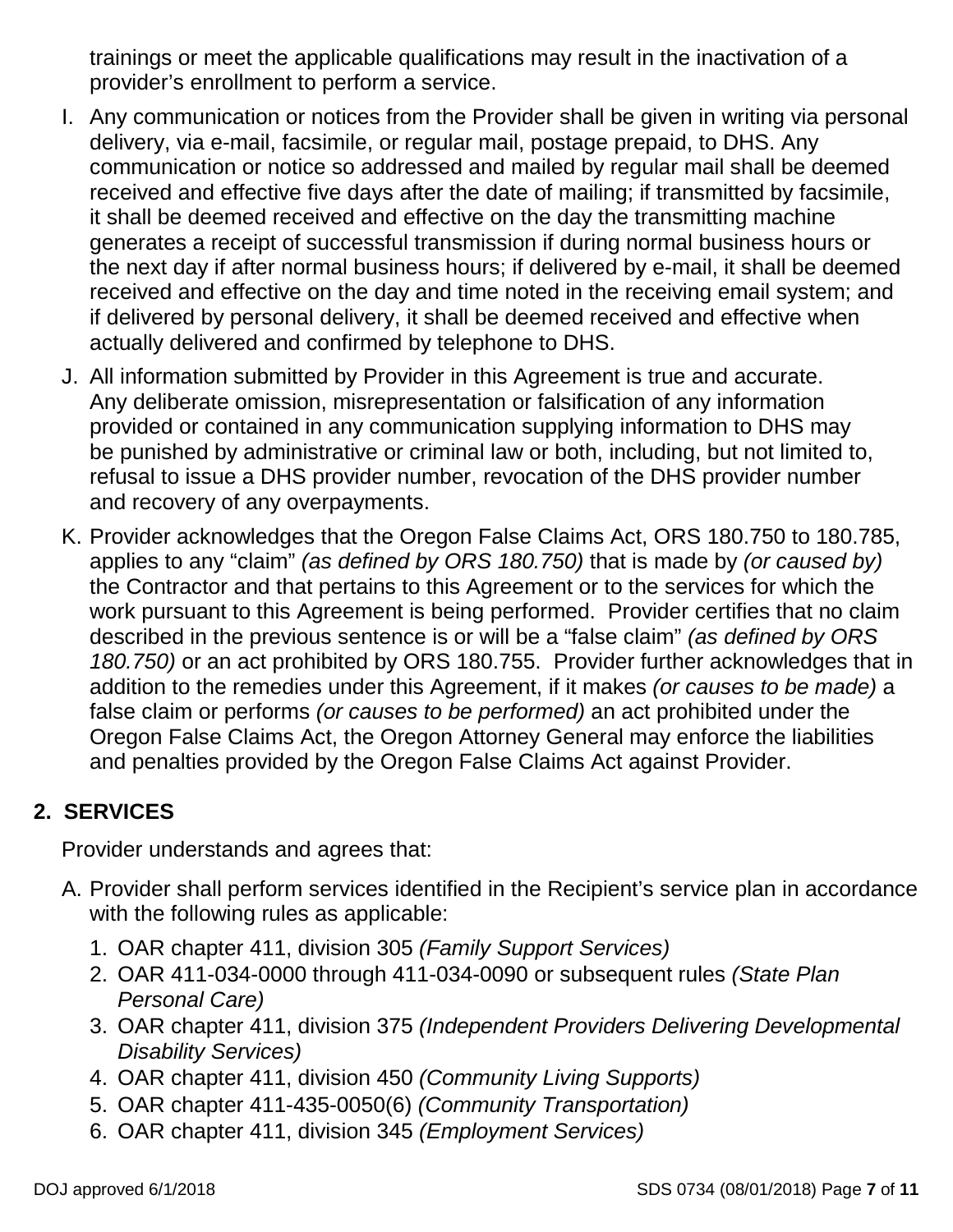B. Provider shall not enter into any subcontract or authorize another person to perform the services authorized by this Agreement.

# **3. PAYMENT**

- A. DHS or a Fiscal Management Administration Servicer (FMAS), on behalf of DHS, shall pay Provider for work provided under this Agreement that is authorized for payment and applicable to PSW services. Payments made by DHS from public funds are subject to ORS 293.462. DHS and Provider's obligations with respect to DHS payments to Provider are set forth in OAR chapter 411, divisions 027 and 370; OAR chapter 407, division 120; OAR chapter 410, division 120; and OAR chapter 411, division 375 rules.
- B. Payment received from DHS or a FMAS on behalf of DHS for any service provided under this Agreement is payment in full. Provider shall not make any additional charge to eligible Recipients, or their representative, served under this Agreement except as may be specifically allowed by DHS rules. Payment amount and methodology for making a payment is determined using the procedures described in applicable DHS rules. By accepting payment, Provider certifies compliance with all applicable DHS rules. Provider shall not receive payment for work performed after the expiration or termination of this Agreement.
- C. As a condition of payment, Provider must meet and maintain compliance with this Agreement and payment rules OAR 407-120-0300 through 407-120-1505, OAR chapter 410, division 120, 42 CFR 455.400 through 455.470, as applicable, and 42 CFR 455.100 through 455.106.
- D. Any overpayment made to Provider by DHS or a FMAS may be recouped as authorized by law and in accordance with the applicable Collective Bargaining Agreement including, but not limited to withholding of future payments to Provider.
- E. Payment for PSW services performed is contingent on DHS receiving from the Oregon Legislative Assembly appropriations, limitations, allotments or other expenditure authority sufficient to allow DHS, in its reasonable administrative discretion, to continue to make payments.
- F. Provider is not an officer, employee, or agent of the State of Oregon or DHS and shall not be deemed for any purpose *(other than collective bargaining as provided by State law)* to be an employee of the State of Oregon. The Provider shall perform all work as an employee of an eligible Recipient or the Recipient's representative (*employer)* who is responsible for determining the appropriate means and manner of Provider's performance. The Provider further understands and agrees that Provider is not employed by any CDDP, Brokerage or other DHS contractor and shall not for any purposes be deemed to be an employee of the CDDP, the Brokerage or other DHS contractor regardless of whether one of these entities assists the employer in selecting the Provider or assists in managing the payroll. The employer is responsible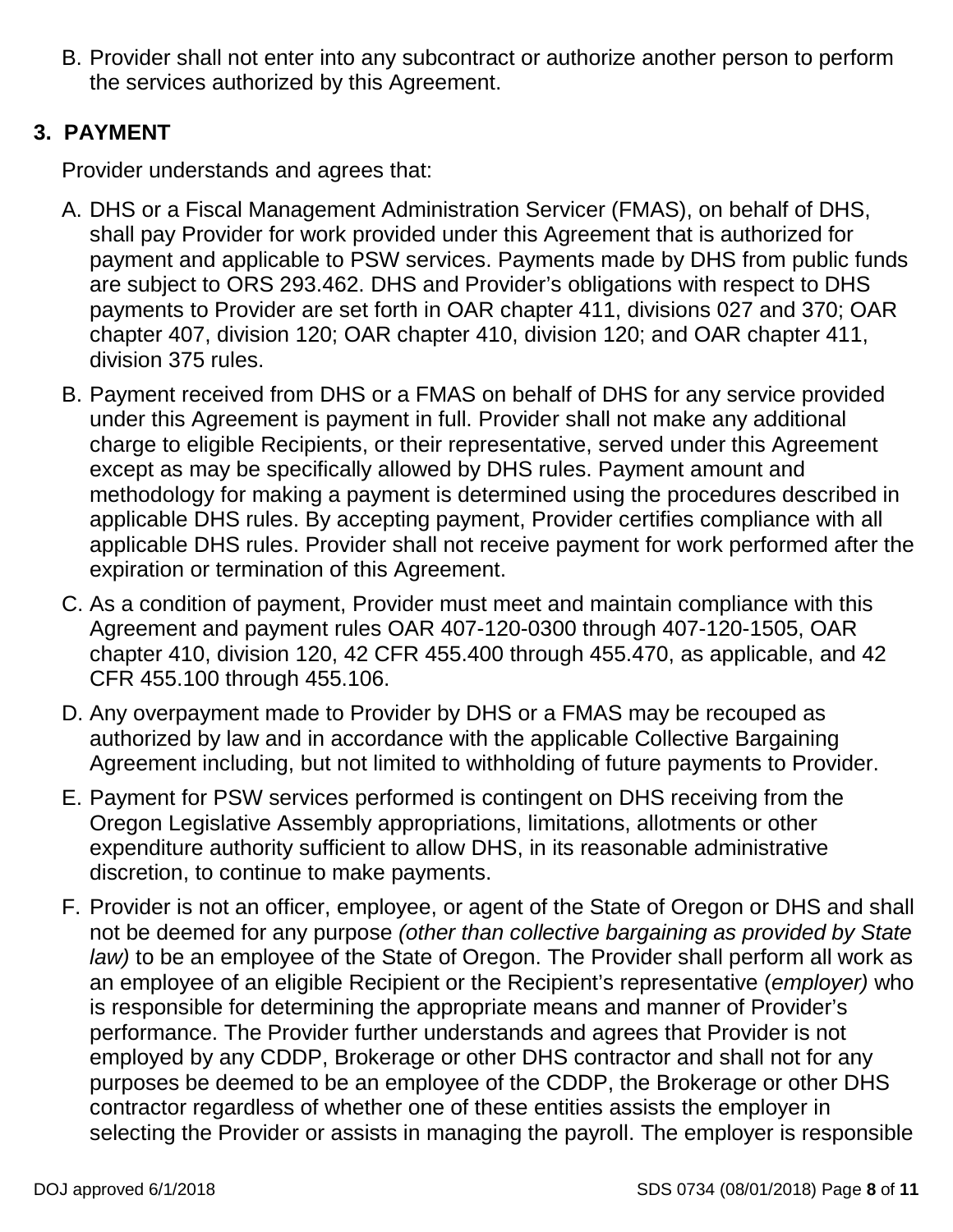for interviewing and hiring his or her own employees, including Provider. The terms of Provider's employment relationship are the responsibility of the employer.

- G. Prior to providing any services to a Recipient, Provider must have established an employment relationship with the Recipient or the Recipient's Representative (*employer)* and both Provider and Provider's employer must be enrolled with the FMAS to be eligible for payment under this Agreement.
- H. Provider enrollment and issuance of a Provider number does not constitute a guarantee of work or any minimum amount of work.

### **4. Duration and termination of Agreement**

- A. Except for the PSW Job Coach Specialty, this Agreement shall expire on the last day of the month 5 years from the effective date of this Agreement. The PSW Job Coach Specialty shall expire on the last day of the month 2 years from the effective date of this Agreement. If the Provider has met all applicable requirements, the effective date of this Agreement is the date it is signed by the provider.
- B. DHS will terminate or inactivate this Agreement if:
	- 1. DHS issues a final order revoking the Provider number based on a finding under termination terms and conditions established in OAR 411-375-0070;
	- 2. The Provider fails to submit timely, complete, and accurate information or cooperate with any screening requirements, unless DHS determines it is not in the best interest of the Medicaid program;
	- 3. The Provider is terminated under Title XIX of the Social Security Act or under a Medicaid program or CHIP program of any State;
	- 4. The Provider fails to submit fingerprints in a form and manner to be determined by DHS within 30 days of a Centers for Medicare & Medicaid Services (CMS) or a DHS request, unless DHS determines it is not in the best interest of the Medicaid program;
	- 5. CMS or DHS determines that the Provider has falsified any information provided on the application or if CMS or DHS cannot verify the identity of the Provider applicant;
	- 6. DHS fails to receive funding, appropriations, limitations, or other expenditure authority at levels that DHS or the specific program determines to be sufficient to pay for the services or items covered under this Agreement;
	- 7. Federal or state laws, regulations, or guidelines are modified or interpreted by DHS in a manner such that either providing the services or items under the Agreement is prohibited, or DHS is prohibited from paying for such services or items from the planned funding source;
	- 8. The Provider no longer qualifies as a Provider. The termination will be effective on the date Provider is no longer qualified; or,
	- 9. The Provider fails to meet one or more of the requirements governing participation as a DHS enrolled provider including the requirement to pass a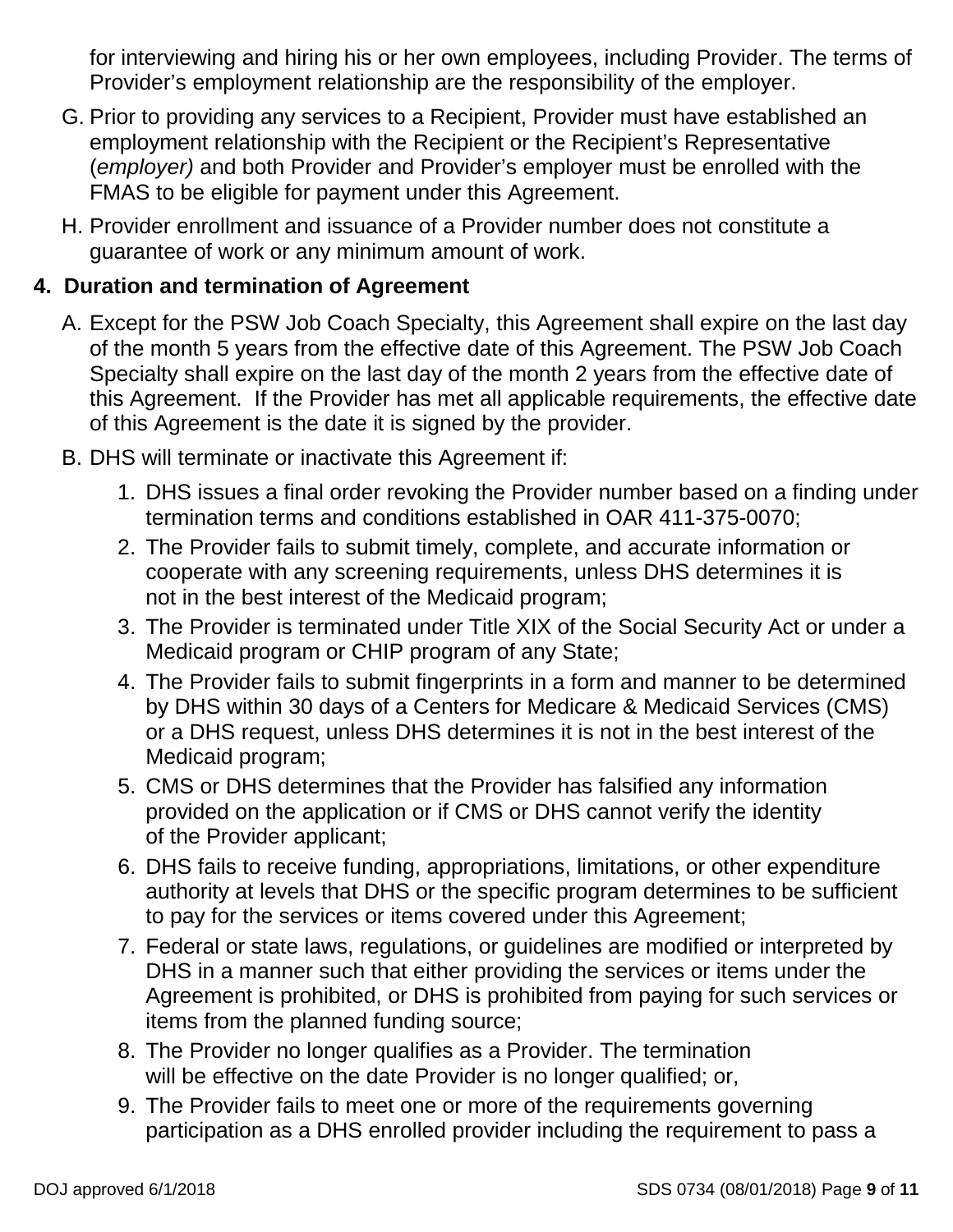background check every two years. In addition to termination or inactivation of the Agreement, the Provider number may be immediately suspended, in accordance with OAR 407-120-0360. No services or items shall be provided to recipients during a period of suspension. And,

- 10. DHS may terminate this Agreement at any time with written notification to Provider.
- C. Provider may terminate this Agreement at any time, subject to specific provider termination requirements in OHA rules, DHS program-specific rules, federal regulations by submitting a written notice in person or by e-mail listing a specific termination effective date. Termination of this Agreement does not relieve the Provider of any obligations for covered services or items provided for dates of service during which the Agreement was in effect. Provider notifications must be submitted a minimum of 60 days prior to the termination effective date and must be sent to the local office and to the ODDS Contracts and Provider Administration Unit at the address below. The Provider and DHS may mutually agree in writing to an immediate termination date or any later date agreed to in writing.

#### **5. Indemnification**

**PROVIDER SHALL INDEMNIFY AND DEFEND THE STATE OF OREGON, CDDPS, BROKERAGES OR THEIR FISCAL INTERMEDIARIES, THEIR RESPECTIVE AGENCIES AND THEIR OFFICERS, EMPLOYEES AND AGENTS FROM AND AGAINST ALL CLAIMS, SUITS, ACTIONS, LOSSES, DAMAGES, LIABILITIES, COSTS AND EXPENSES OF ANY NATURE WHATSOEVER ARISING OUT OF, OR RELATING TO THE ACTS OR OMISSIONS OF PROVIDER UNDER THIS AGREEMENT.**